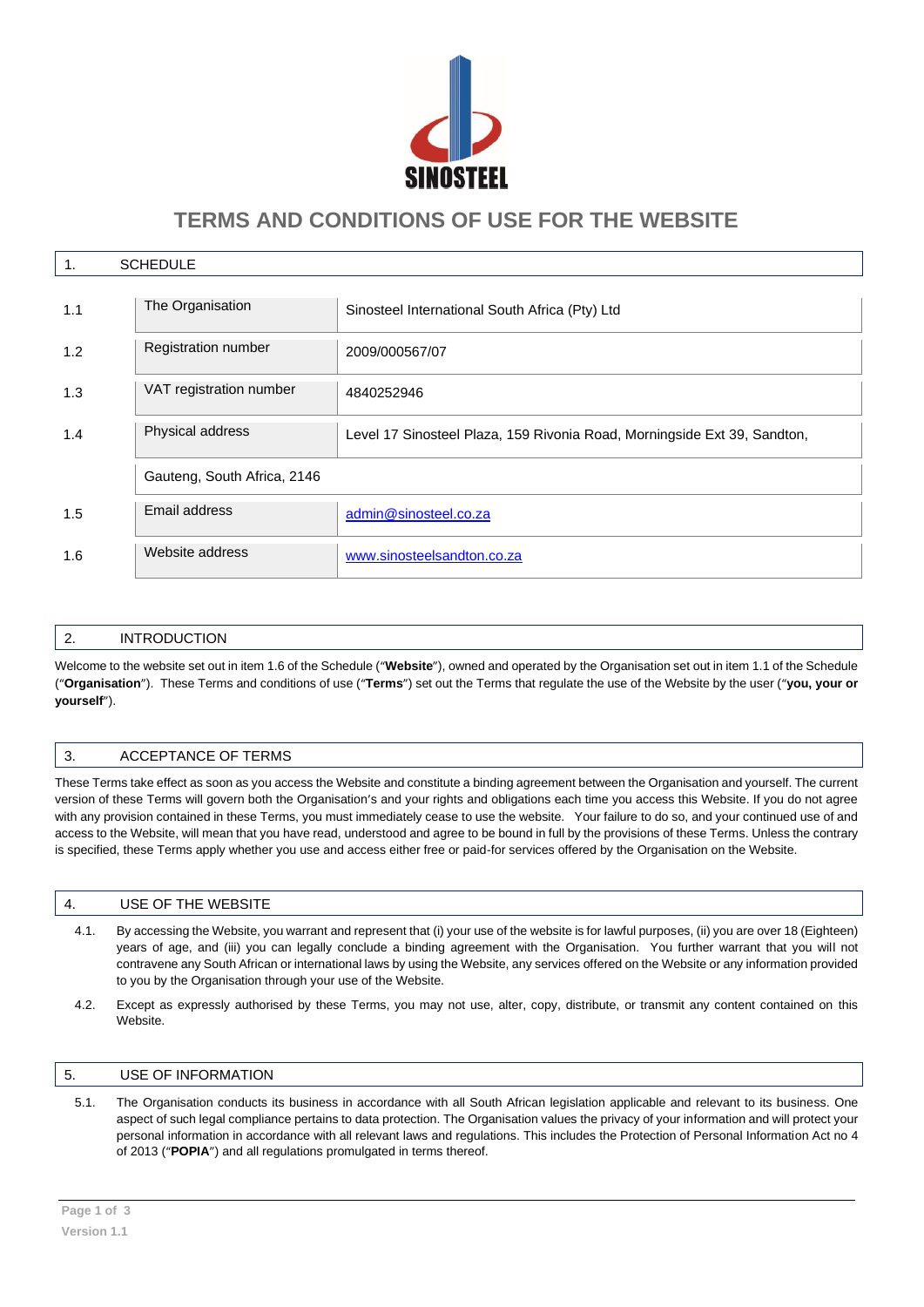5.2. By using the Website, and thereby accepting to be bound by these Terms, you expressly acknowledge, agree and consent to the Organisation and our suppliers, or any person authorised on our behalf, using your personal information, as this Term is defined by POPIA ("**Personal Information**") for any purpose necessary for you to use the Website, or for the Organisation to render any service to you via the Website.

#### 6. AMENDMENT OF TERMS

- 6.1. The Organisation, in its sole discretion, reserves the right to amend these Terms at any time. Any such amendments will come into effect immediately and automatically. Whenever the Organisation concludes any amendments to these Terms, the amended Terms will be posted on this page, together with an indication at the bottom of the page as to the date upon which the Terms were last revised. You agree to review these Terms for any such amendments whenever you visit the Website, and you will be deemed to have done so.
- 6.2. Should you not agree to any amendments of these Terms, you must immediately cease to access and use the Website.

#### 7. CONTENT OF USERS

- 7.1. There are certain areas on the Website that allow users of the Website to upload questions, data, and other information ("**User Content**"). As a user, you are solely responsible for the User Content that you upload, display, and / or otherwise make available ("**Add**") to the Website, and you hereby agree that the Organisation is only a conduit for the online sharing, distribution and publication of your User Content. The Organisation will not review or reference any such User Content except as may be provided in the Organisation's privacy policy or as may be required by law. Unless otherwise stipulated by law, or unless the contrary is specified in any other Terms and conditions of the Organisation, all User Content is owned by the User who adds it to the Website. Subject to the aforegoing two provisos, the Organisation does not claim any ownership rights in any User Content.
- 7.2. You agree not to Add any User Content that contains any information or content that (i) is not legally permitted; (ii) you do not have a right to make available under any law, or under contractual or fiduciary relationships; and / or (iii) you know is incorrect and / or inaccurate. You agree that any User Content that you Add to the Website does not and will not violate any third-party rights of any kind.

#### 8. COPYRIGHT AND INTELLECTUAL PROPERTY RIGHTS

- 8.1. For purposes of these Terms, "Intellectual Property Rights" means "any and all Intellectual Property Rights of whatsoever nature and form including, without limitation, patents, designs, copyright, trademarks, trade secrets and / or know-how, whether in existence now or whether arising in the future, and including all applications and registrations, renewals and extensions thereof, under the laws of any country, territory or other jurisdiction.
- 8.2. Unless the contrary is expressly specified in these Terms, any and all content and material of whatsoever nature and form contained or depicted on the Website, or incorporated or embedded in any service offered on or via the Website, including, without limitation software, images, text, graphics, illustrations, logos, branding, and/ or photographs ("**Organisation Content**"), and all Intellectual Property Rights subsisting in such Organisation Content, vest exclusively in the Organisation. You hereby agree and undertake that you will at no time lay any claim to the Organisation Content, and / or to any Intellectual Property Rights subsisting in such Organisation Content.
- 8.3. Except as explicitly provided herein, nothing in these Terms shall be deemed to create a license in or to any Intellectual Property Rights belonging to the Organisation, and you agree and undertake that you will not yourself, or through any parent, subsidiary, affiliate, agent or other third party: (i) modify, port, translate, localise or create derivative works of the Organisation Content, or any part thereof; (ii) by any means whatsoever, decompile, disassemble, reverse engineer or attempt to reconstruct, identify or discover any source code, underlying ideas, underlying user interface techniques or algorithms contained or incorporated in any Organisation Content, or any part thereof, , or disclose any of the foregoing; (iii) sell, lease, license, sublicense, copy, market, reproduce, transmit or distribute the Organisation Content, or any part thereof, including any Intellectual Property Rights subsisting therein, without the express written consent of the Organisation; (iv) encumber or create any lien or security interest in respect of any Organisation Content or any Intellectual Property Rights subsisting therein; and (v) knowingly take any action that would cause any of the Organisation Content to be placed in the public domain, or that would infringe any Intellectual Property Rights in the Organisation Content. Use of the Organisation Content, and any Intellectual Property Rights subsisting therein, for any purpose not expressly permitted by these Terms is strictly prohibited.
- 8.4. You understand and acknowledge that you may be exposed to User Content that is inaccurate, misleading and / or offensive and you agree that the Organisation will not be liable for any damages you allege to incur as a result of exposure to such User Content.

## 9. DISCLAIMER OF WARRANTIES AND LIABILITIES

- 9.1. The Organisation does not make any warranties, representations, statements or guarantees, whether express, implied in law or residual, regarding the Website and any services offered on or via the Website, and these are provided on an "as is" basis. The Organisation also does not make any warranty or representation that any information contained on the Website or included in any services is appropriate for use in any jurisdiction.
- 9.2. Use of the Website, any Organisation Content and / or any service offered as a part thereof is entirely at your own risk. The Organisation makes no representations, warranties or conditions about the quality, accuracy, reliability, completeness, or timeliness of any of the aforegoing.